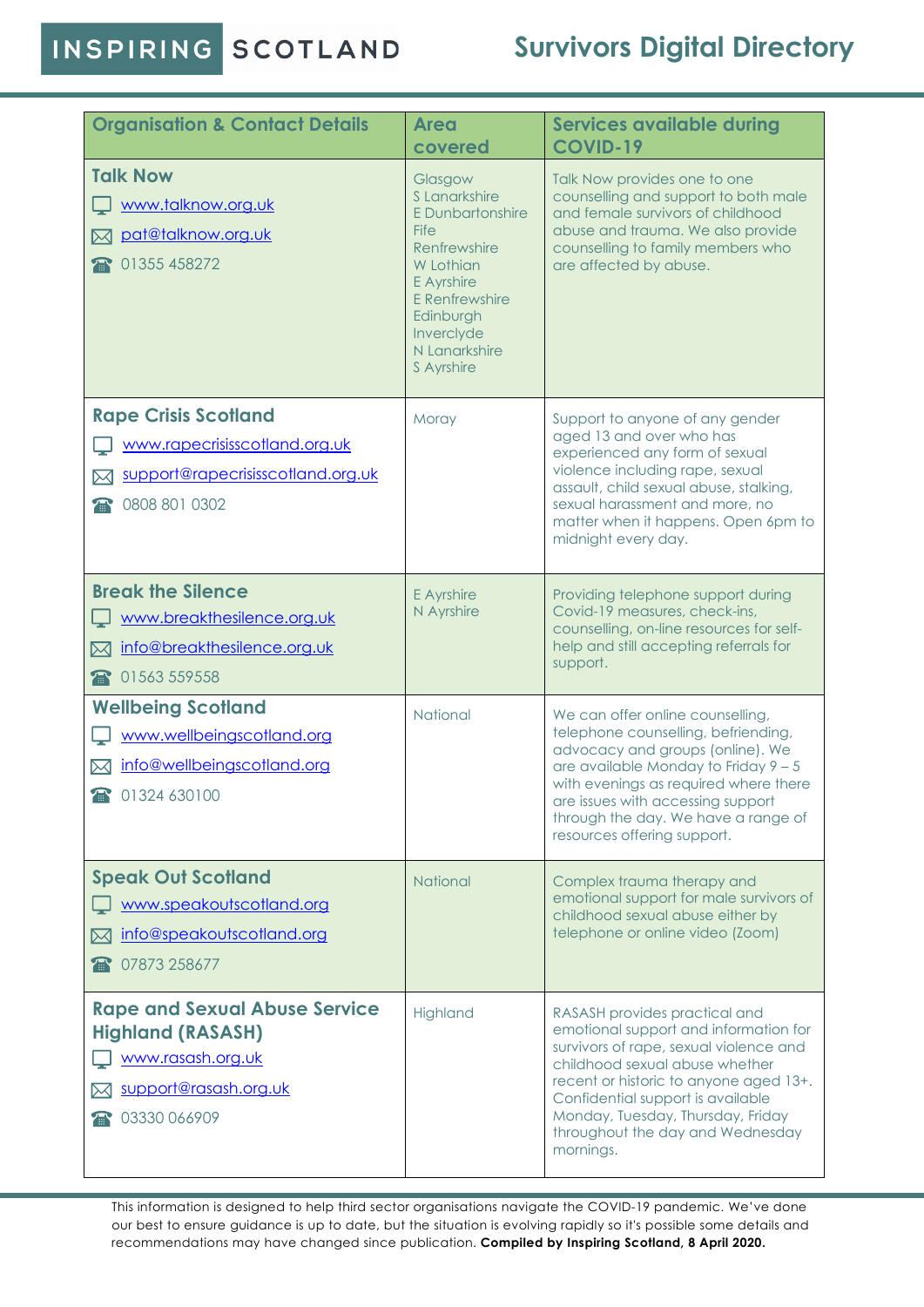## INSPIRING SCOTLAND

## **Survivors Digital Directory**

| <b>Moira Anderson Foundation</b><br>www.moiraanderson.org<br>info@moiraanderson.org<br>ᢂ<br>1236 602890                     | Glasgow<br>N Lanarkshire<br>S Lanarkshire                                        | We are continuing to provide on-<br>going support, counselling, therapy<br>and group support (limited). We are<br>doing this via telephone/video calls<br>and email.                                                                                                                                                                                                    |
|-----------------------------------------------------------------------------------------------------------------------------|----------------------------------------------------------------------------------|-------------------------------------------------------------------------------------------------------------------------------------------------------------------------------------------------------------------------------------------------------------------------------------------------------------------------------------------------------------------------|
| <b>Argyll and Bute Rape Crisis</b><br>www.ab-rc.org.uk<br>support@ab-rc.org.uk<br>$\circ$ 07741 645530 (9 am - 4 pm)        | Argyll & Bute                                                                    | We provide support to all survivors of<br>sexual trauma, including, rape, sexual<br>assault and childhood sexual abuse<br>whether the abuse is recent or historic.<br>The service is also available to non-<br>offending family members.                                                                                                                                |
| <b>Western Isles Rape Crisis Centre</b><br>info@wircc.org.uk<br>$\bowtie$<br>01851709965                                    | Western Isles                                                                    | WIRCC offer telephone support to all<br>survivors in the Western Isles. We are<br>also happy to provide a listening ear<br>for anyone in our community who<br>feels isolated or alone and would like<br>to receive a friendly chat. If you leave<br>your first name only and telephone<br>number slowly and clearly, we will get<br>back to you as soon as we are able. |
| <b>Stirling and District Women's Aid</b><br>www.stirlingwomensaid.co.uk<br>info@stirlingwomensaid.co.uk<br>ᢂ<br>1786 469518 | Stirling<br>Clackmannan-<br>shire                                                | Stirling and District Women's Aid offer<br>support, information, advice and<br>advocacy for women and their<br>children who have been physically,<br>emotionally or sexually abused by a<br>partner or former partner. During the<br>current outbreak of Covid-19 offer<br>supports over the phone or via email,<br>snapchat, Facebook, messenger etc.                  |
| <b>Health Opportunities Team</b><br>getsupport@health-opportunities.org.uk<br>www.health-opportunities.org.uk<br>ᢂ          | Edinburgh                                                                        | HOT are operating a limited phone-<br>based support service during this<br>period. Young people (aged 12-25) in<br>Edinburgh can email<br>getsupport@health-<br>opportunities.org.uk with a request for<br>support and they will be given a<br>phone appointment between 4pm -<br>8pm Wednesdays or 3.45-6pm<br>Thursdays.                                              |
| <b>SAY Women</b><br>www.say-women.co.uk<br>enquiries@say-women.co.uk<br>10141 552 5803                                      | E Dunbartonshire<br>W Dunbartonshire<br>Glasgow<br>S Lanarkshire<br>Renfrewshire | We can offer emotional support and<br>crisis interventions to young women<br>aged 16 to 25 who are survivors of<br>sexual abuse and who are homeless<br>or at risk of homelessness.                                                                                                                                                                                     |

This information is designed to help third sector organisations navigate the COVID-19 pandemic. We've done our best to ensure guidance is up to date, but the situation is evolving rapidly so it's possible some details and recommendations may have changed since publication. **Compiled by Inspiring Scotland, 8 April 2020.**